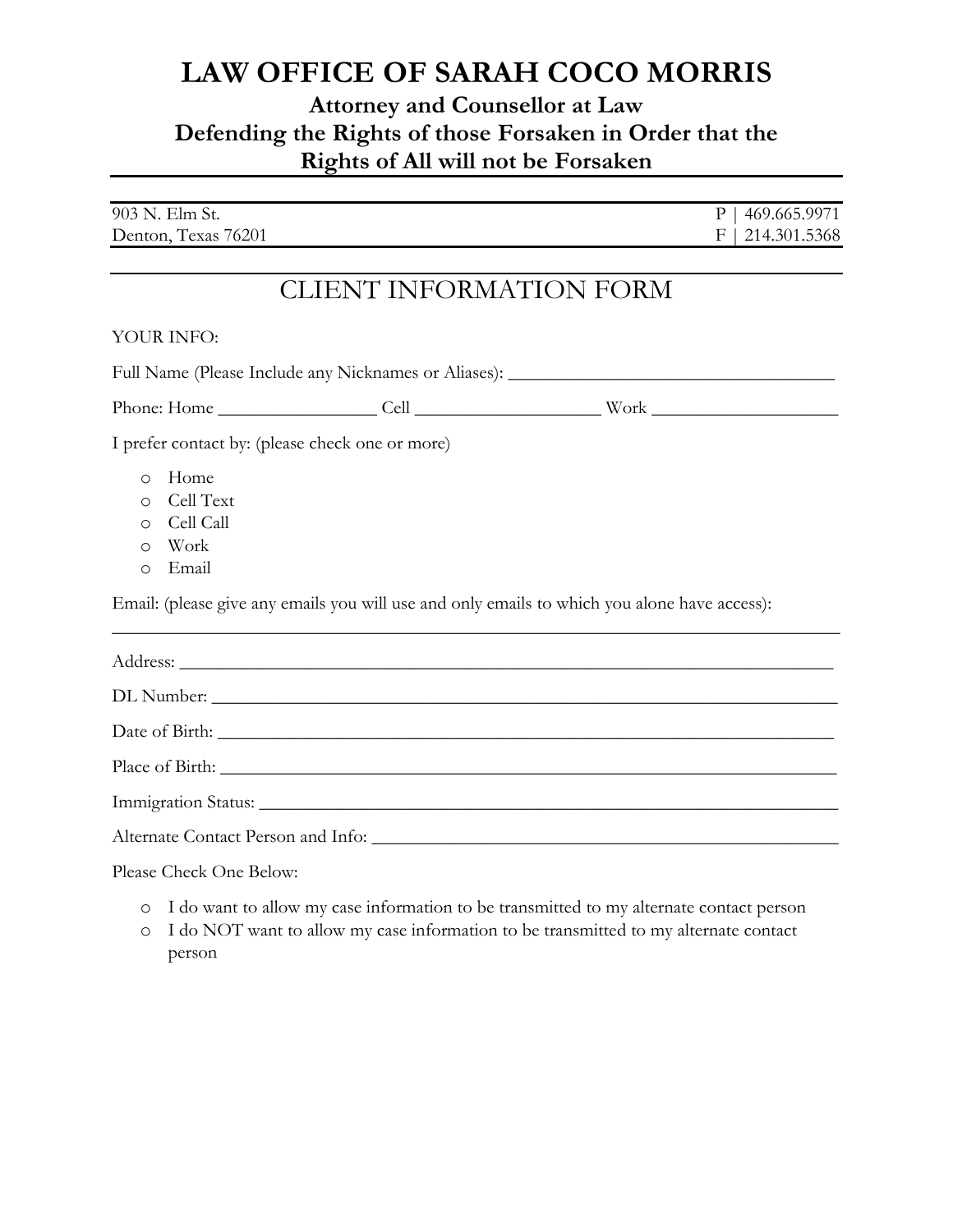### **Attorney and Counsellor at Law** Defending the Rights of those Forsaken in Order that the Rights of All will not be Forsaken

| 903 N. Elm St.      | $P$   469.665.9971 |
|---------------------|--------------------|
| Denton, Texas 76201 | $F$   214.301.5368 |

## **CLIENT INFORMATION FORM**

#### YOUR CASE:

I am seeking legal counsel for:

(check one or more)

- o I Need Help with a Criminal Allegation Against Me
- 0 I am a Court-Appointed Client (Please give Court Number and Date Appointed) \_\_\_\_\_\_\_
- o Record Cleaning
- o Driver's License Help
- 

Next Court Date:

Facts of Your Case (What Happened to the Best of Your Knowledge):

Please tell Your Understanding of the Allegations Against You: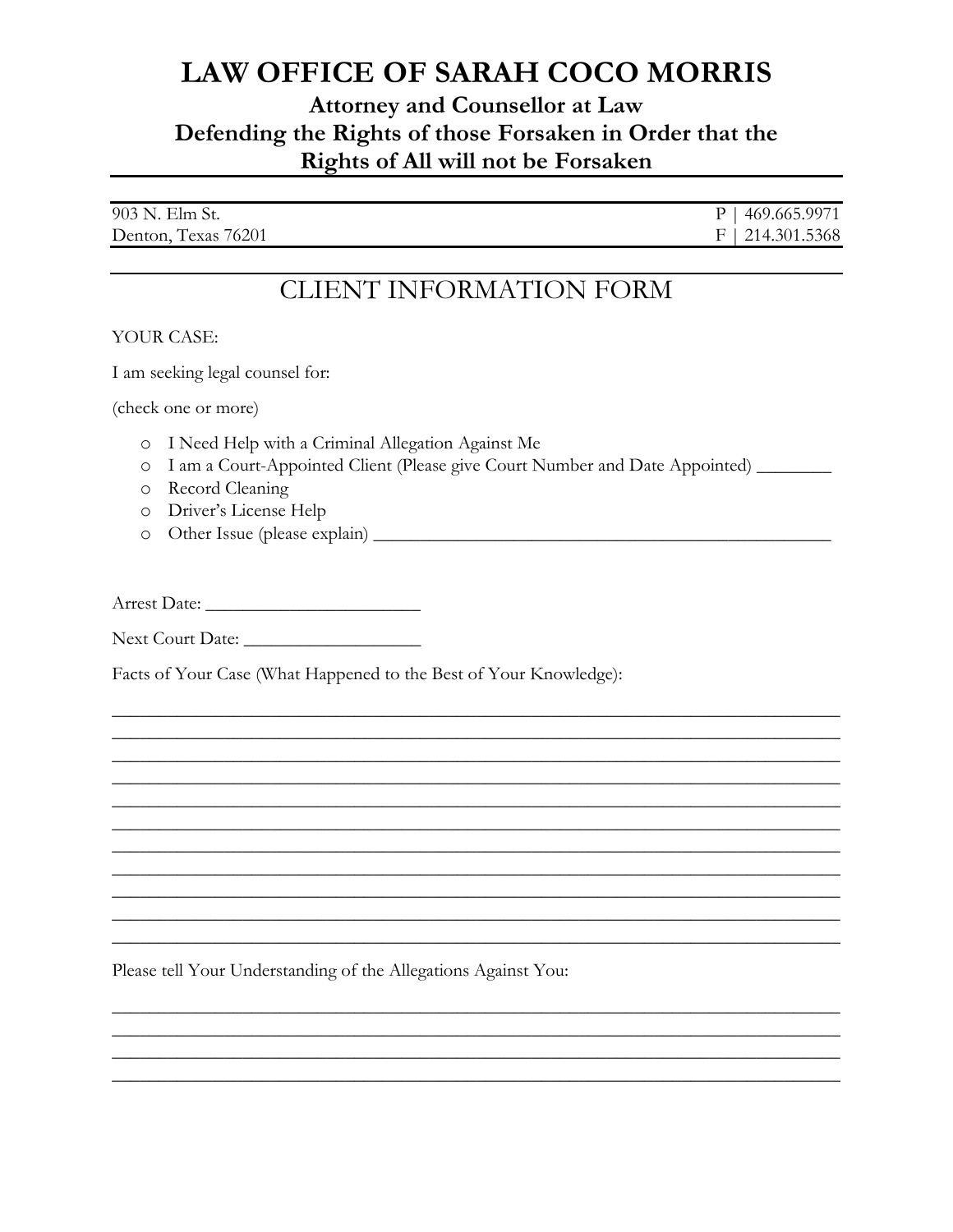### **Attorney and Counsellor at Law** Defending the Rights of those Forsaken in Order that the Rights of All will not be Forsaken

| 903 N. Elm St.      | $P$   469.665.9971 |
|---------------------|--------------------|
| Denton, Texas 76201 | $F$   214.301.5368 |

## **CLIENT INFORMATION FORM**

Prior Allegations: (Please include any prior arrests and the disposition of the cases to the best of your knowledge)

(Record Cleaning Clients: Please fill out prior arrest question and note which issues you are looking to clean up in your record)

Your Goals For Your Case(s): (Please explain the outcome(s) you are looking for and what goals and needs are most important to you throughout this process)